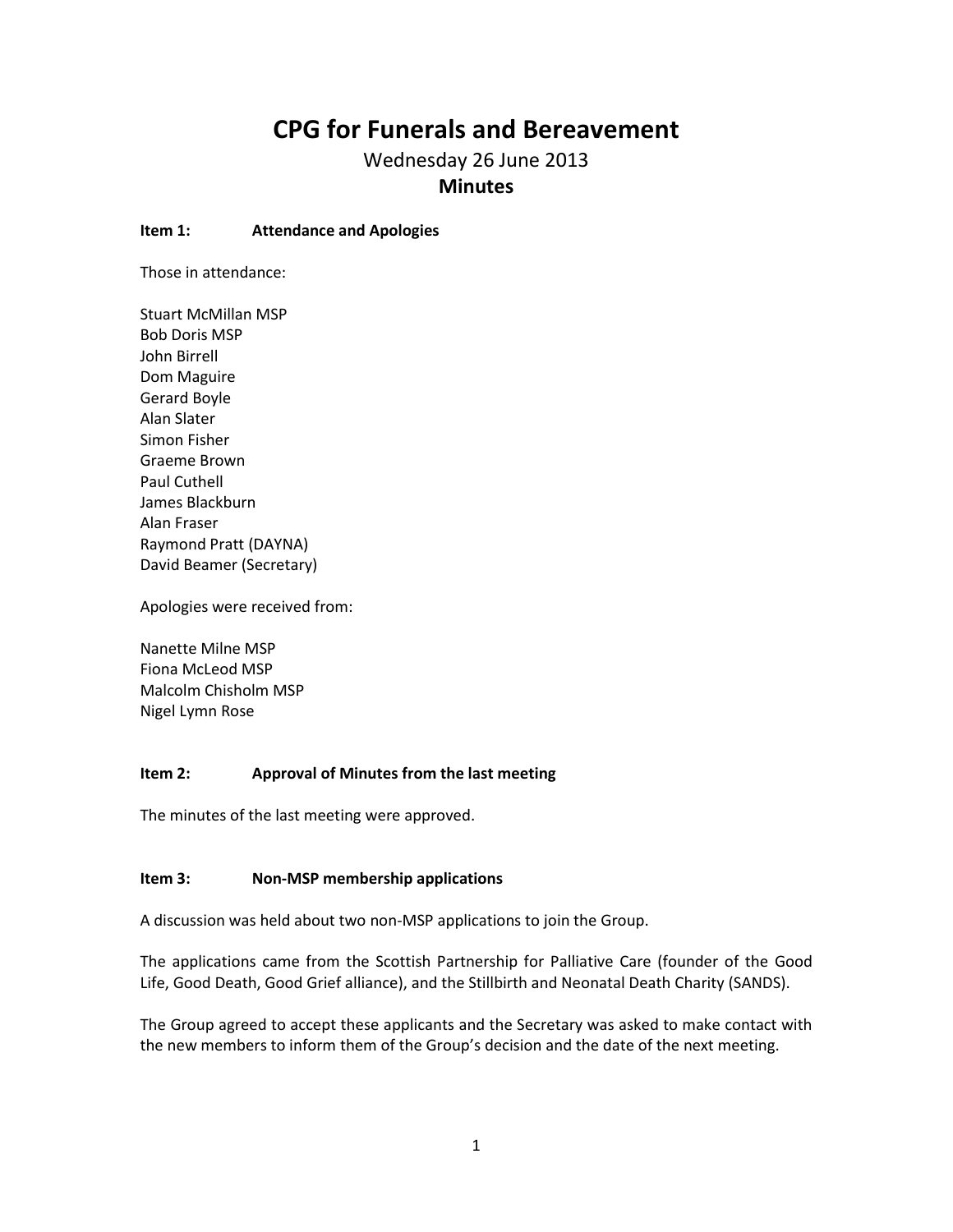## **Item 4: Bob Doris MSP constituent issue on repatriation**

Bob Doris MSP introduced a constituent of his, Raymond Pratt, from DAYNA – a charity developed out of a desire to help those who suffer from inadequate systems in place. In particular, it offers help and support to those who have lost loved-ones abroad.

Mr Pratt outlined a number of cases where DAYNA provided support on repatriation issues. Alan Slater stated that the NAFD provided a repatriation helpline for its members to assist with some of the issues that DAYNA encountered. Other issues discussed included arrangements for meeting bodies at the point of entry and travel insurance coverage.

Members of the Group offered to assist Mr Pratt if he had any further questions.

# **Item 5: CBCS Activity and Funding for 2013 – 14; Update**

Alan Fraser provided an update to the Group on the work of CBCS and the funding challenges that it now faced.

Mr Fraser stated that calls were up 10 per cent and volunteers were up 5 per cent. However, uncertainty over funding for CBCS and other voluntary organisations in Scotland existed. The charity wished for less uncertainty.

John Birrell outlined research on the cost to health services as a result of bereavement and offered to pass on details to the Secretary who would circulate the research to Group members.

# **Item 6: Infant Cremation Commission**

A discussion was held on the announcement in April 2013 of the creation of an independent Commission to examine the policies, practice and legislation related to the cremation of infants in Scotland.

The Rt Hon Lord Bonomy, Chair of the Infant Cremation Commission, had announced the remit and membership of the Commission in May and two non-MSP members of the Group, John Birrell and James Blackburn, were members of the Commission. It was agreed to discuss the work of the Commission in further detail at the next meeting.

# **Item 7: Death Certification**

The Group examined latest developments on the new process of independent reviews of Medical Certificates of Death (MCCDs) whereby registrars will refer a random sample of deaths (excluding deaths which are referred to the Procurator Fiscal) to the newly created post of Medical Reviewer (MR) who will review the quality and accuracy of the MCCDs.

Due to the complexity of this issue, it was agreed to put death certification on the agenda of the next meeting.